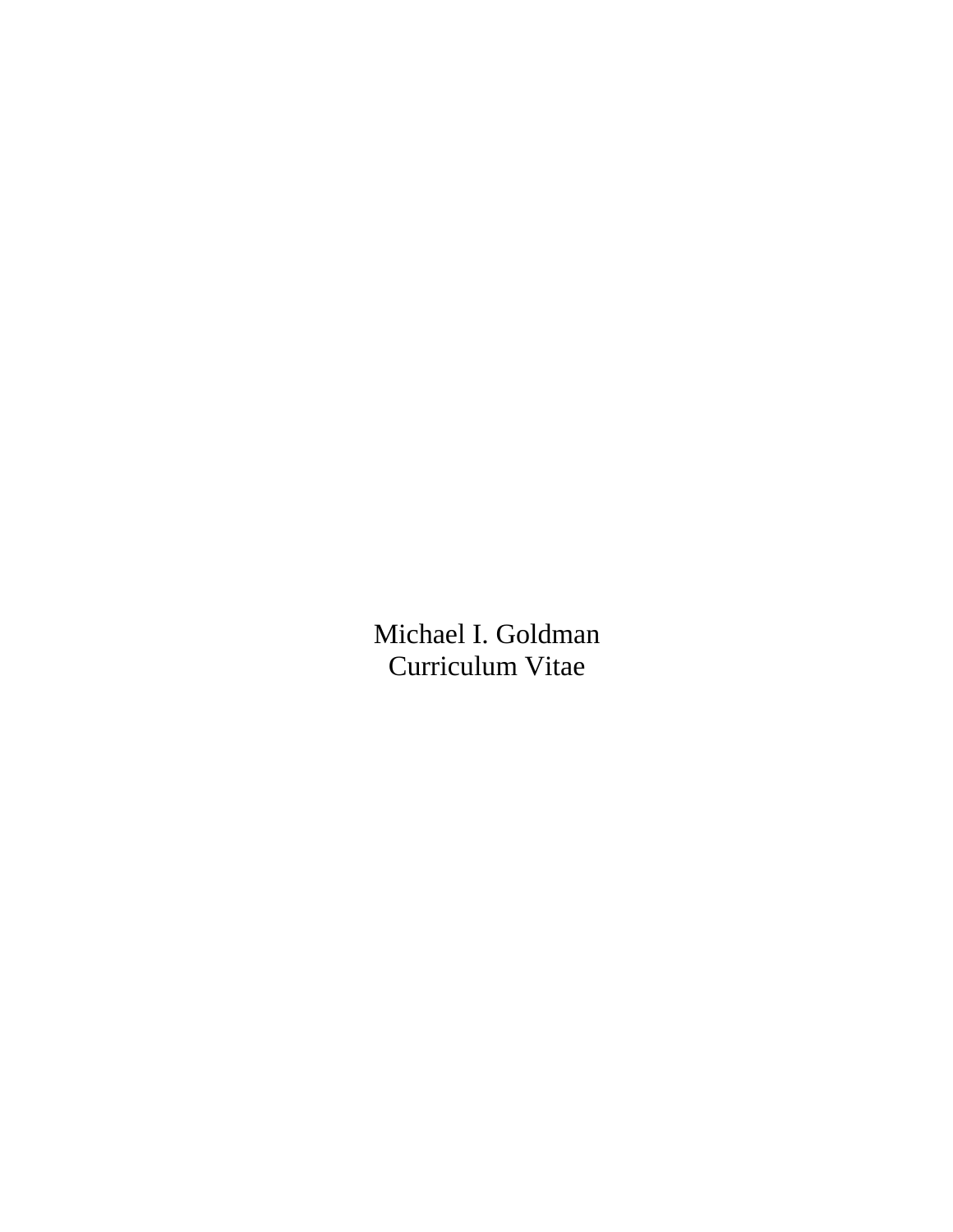# GOLDMAN & HELLMAN

ATTORNEYS & COUNSELORS AT LAW

GOLDMAN & HELLMAN 233 HARVARD ST., SUITE 211 BROOKLINE, MASSACHUSETTS 02446 TELEPHONE (617) 566-4200 CELLULAR (617) 671-8657 FACSIMILE (617) 566-4292

EMAIL MICHAEL@[GOLDMANANDHELLMAN](mailto:michael@goldmanandhellman.com).COM

STEVEN E. GOLDMAN, ESQ. \* GARY M. HELLMAN, ESQ. ± MICHAEL I. GOLDMAN, ESQ. α JACQUELINE L. GOLDMAN, ESQ. Ω JONATHAN R. GOLDMAN, ESQ. Σ

−−−−−−−−−−−− \* ADMITTED IN FLORIDA AND NEW YORK ± ADMITTED IN FLORIDA AND LOUISIANA α ADMITTED IN MASSACHUSETTS AND NEW YORK Ω ADMITTED IN FLORIDA Σ ADMITTED IN MASSACHUSETTS

8751 W. BROWARD BLVD. SUITE 404 FORT LAUDERDALE, FLORIDA 33324 TELEPHONE (954) 356-0460 CELLULAR (617) 320-9854 FACSIMILE (954) 832-0878

## **EDUCATION**

**Boston College Law School,** Newton, MA *Juris Doctor*, May 2008

## **University of Massachusetts at Amherst**, Amherst, MA

Bachelor of Arts *cum laude* in Political Science and Security Studies, June 2004 Activities: UMass History Club, Vice President Smith College World Affairs Committee UMass Rowing Team United States Marine Corps Reserve

## **London School of Economics**, London, UK

Completed the General Course in International Relations, September 2001 to June 2002

# **WORK EXPERIENCE**

## **Partner, Goldman and Hellman**

August 2009 to Present Marine insurance coverage litigation from initial review and coverage opinion, through discovery, dispositive motions, trial, and appeal

## **Administrative Assistant, Suffolk County District Attorney's Office**

June 2008 to April 2009

## **Research Assistant for Prof. Michael Cassidy, Boston College Law School**

September 2007 to May 2008 Conducted legal research and internet research Edited essays for content and proper citation

## **United States Attorney's Office, Springfield**, 1550 Main St, Springfield, MA 01103

Legal Intern, Full Time from July 2007 to August 2007 Wrote memoranda of law for Assistant US Attorneys on general topics and for specific cases on appeal